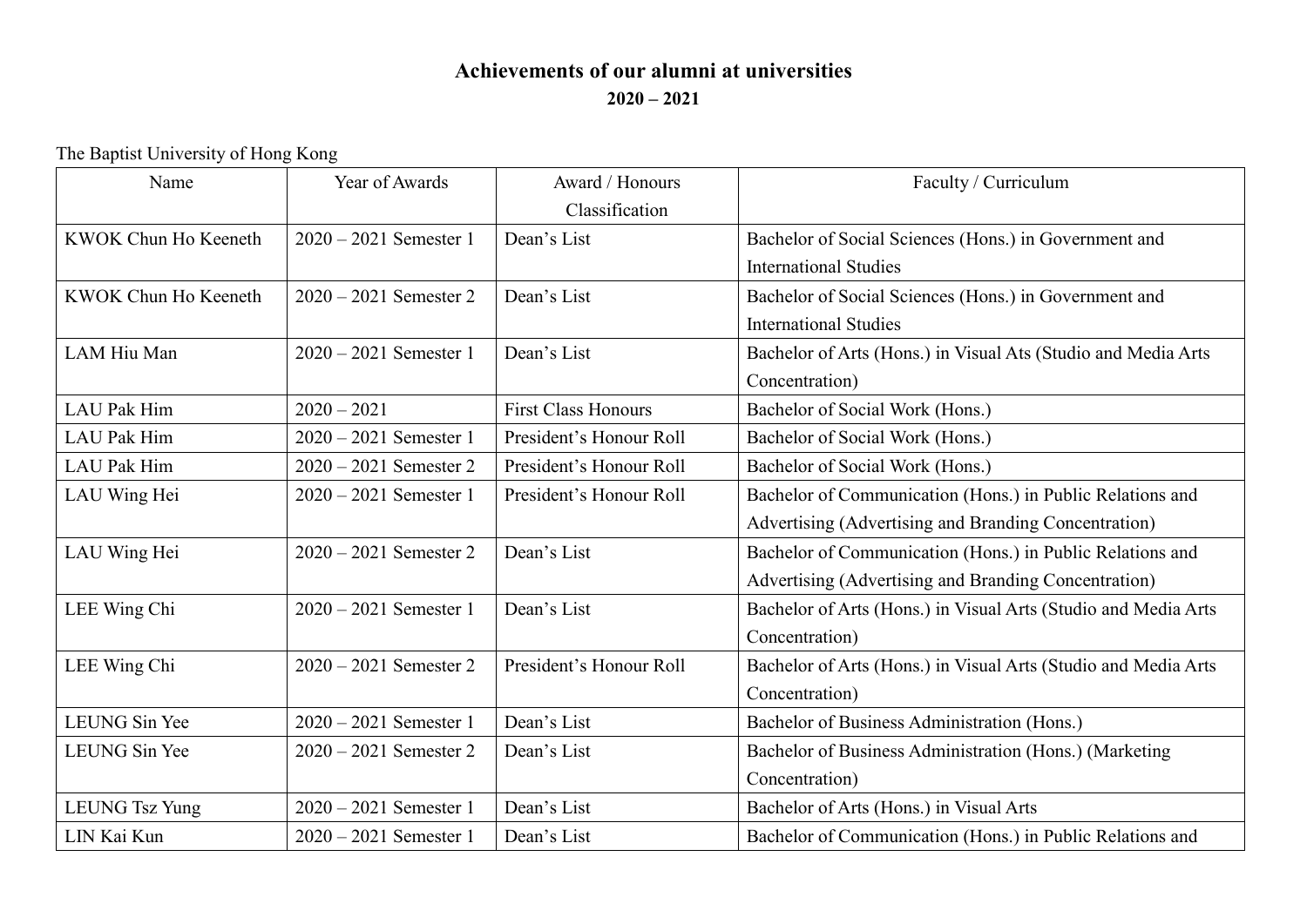|                        |                          |                         | Advertising (Organizational Communication Concentration)        |
|------------------------|--------------------------|-------------------------|-----------------------------------------------------------------|
| LIN Kai Kun            | $2020 - 2021$ Semester 2 | Dean's List             | Bachelor of Communication (Hons.) in Public Relations and       |
|                        |                          |                         | Advertising (Organizational Communication Concentration)        |
| LO Mei Yu              | $2020 - 2021$ Semester 1 | President's Honour Roll | Bachelor of Business Administration (Hons.) (Finance            |
|                        |                          |                         | Concentration)                                                  |
| LO Mei Yu              | $2020 - 2021$ Semester 2 | President's Honour Roll | Bachelor of Business Administration (Hons.) (Finance            |
|                        |                          |                         | Concentration)                                                  |
| LO Tsz Wan             | $2020 - 2021$ Semester 1 | President's Honour Roll | Bachelor of Arts (Hons.) in Visual Arts (Studio and Media Arts  |
|                        |                          |                         | Concentration)                                                  |
| LO Tsz Wan             | $2020 - 2021$ Semester 2 | Dean's List             | Bachelor of Arts (Hons.) in Visual Arts (Studio and Media Arts  |
|                        |                          |                         | Concentration)                                                  |
| MAR Hei Nin            | $2020 - 2021$ Semester 2 | Dean's List             | Bachelor of Science (Hons.) in Mathematics and Statistics       |
|                        |                          |                         | (Quantitative Data Analysis Concentration)                      |
| <b>TANG Chung Ying</b> | $2020 - 2021$ Semester 1 | Dean's List             | Bachelor of Arts (Hons.) in Visual Arts                         |
| <b>TSANG Wing Chun</b> | $2020 - 2021$ Semester 1 | President's Honour Roll | Bachelor of Chinese Medicine and Bachelor of Science (Hons.)    |
|                        |                          |                         | in Biomedical Science                                           |
| <b>TSANG Wing Chun</b> | $2020 - 2021$ Semester 2 | Dean's List             | Bachelor of Chinese Medicine and Bachelor of Science (Hons.)    |
|                        |                          |                         | in Biomedical Science                                           |
| TSE Tsz Ching          | $2020 - 2021$ Semester 2 | Dean's List             | Bachelor of Science (Hons.) in Applied Biology (Environmental   |
|                        |                          |                         | Science Concentration)                                          |
| TSOI Uen Sum           | $2020 - 2021$ Semester 1 | Dean's List             | Bachelor of Arts (Hons.) in Chinese Language and Literature     |
| TSOI Uen Sum           | $2020 - 2021$ Semester 2 | Dean's List             | Bachelor of Arts (Hons.) in Chinese Language and Literature     |
| <b>WONG Chiu Yuen</b>  | $2020 - 2021$ Semester 1 | Dean's List             | Bachelor of Music (Hons.) in Creative Industries (Popular Music |
|                        |                          |                         | Performance and Songwriting Concentration)                      |
| <b>WONG Chiu Yuen</b>  | $2020 - 2021$ Semester 2 | Dean's List             | Bachelor of Music (Hons.) in Creative Industries (Popular Music |
|                        |                          |                         | Performance and Songwriting Concentration)                      |
| Wong Chun Yin          | $2020 - 2021$ Semester 1 | Dean's List             | Bachelor of Social Sciences (Hons.) in Government and           |
|                        |                          |                         | <b>International Studies</b>                                    |